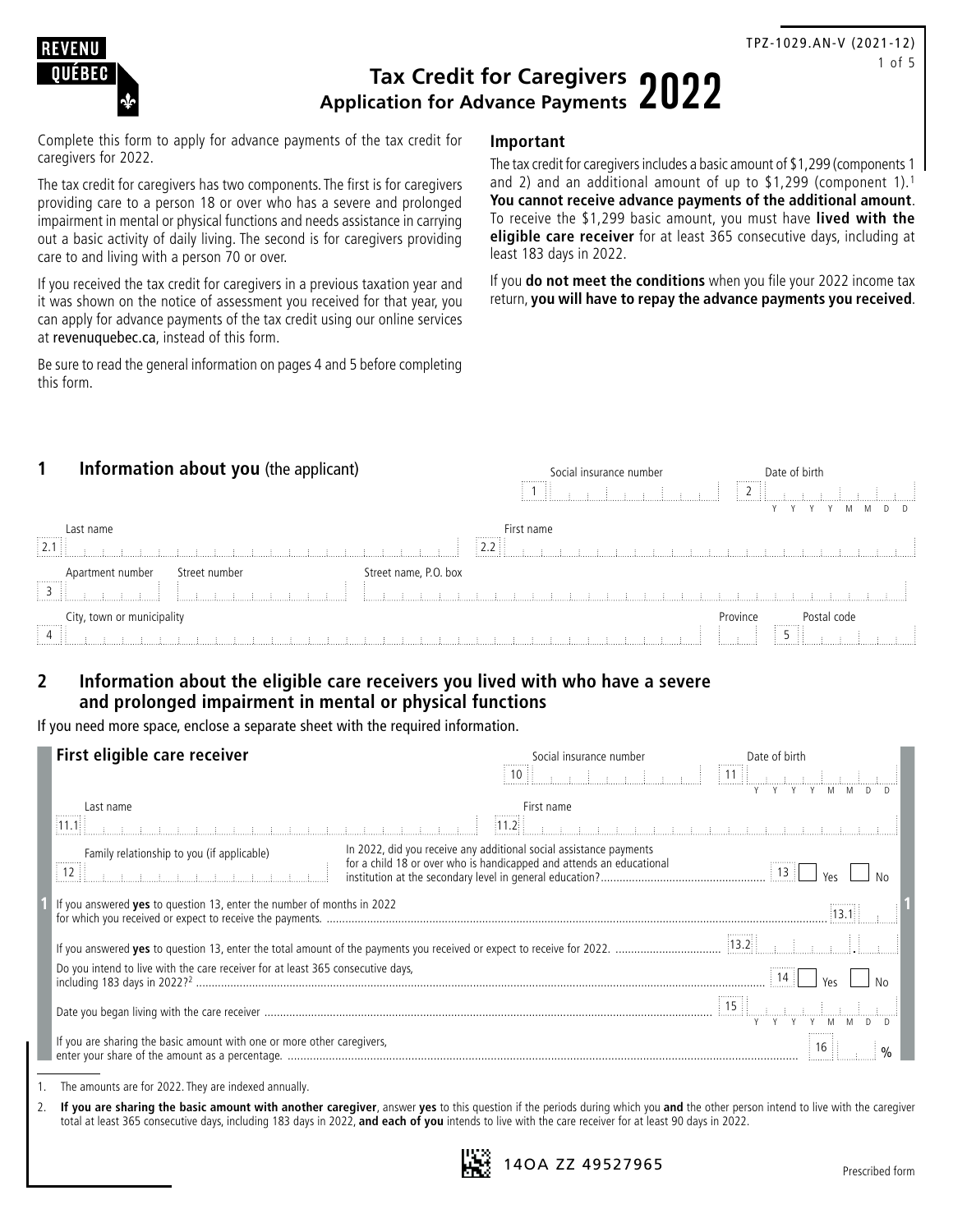| Information about the eligible care receivers you lived with who have a severe and |
|------------------------------------------------------------------------------------|
| prolonged impairment in mental or physical functions (continued)                   |

| Second eligible care receiver                                                                                                                                                                                                                                                                                                                           | Social insurance number                                            | Date of birth |  |
|---------------------------------------------------------------------------------------------------------------------------------------------------------------------------------------------------------------------------------------------------------------------------------------------------------------------------------------------------------|--------------------------------------------------------------------|---------------|--|
| Last name                                                                                                                                                                                                                                                                                                                                               | First name                                                         |               |  |
|                                                                                                                                                                                                                                                                                                                                                         |                                                                    |               |  |
| Family relationship to you (if applicable)<br>$\begin{bmatrix} 1 & 0 & 0 & 0 \\ 0 & 1 & 0 & 0 \\ 0 & 0 & 0 & 0 \\ 0 & 0 & 0 & 0 \\ 0 & 0 & 0 & 0 \\ 0 & 0 & 0 & 0 \\ 0 & 0 & 0 & 0 \\ 0 & 0 & 0 & 0 \\ 0 & 0 & 0 & 0 \\ 0 & 0 & 0 & 0 \\ 0 & 0 & 0 & 0 \\ 0 & 0 & 0 & 0 \\ 0 & 0 & 0 & 0 \\ 0 & 0 & 0 & 0 \\ 0 &$<br>$\begin{bmatrix} 12 \end{bmatrix}$ | In 2022, did you receive any additional social assistance payments |               |  |
| If you answered <b>yes</b> to question 13, enter the number of months in 2022                                                                                                                                                                                                                                                                           |                                                                    |               |  |
|                                                                                                                                                                                                                                                                                                                                                         |                                                                    |               |  |
| Do you intend to live with the care receiver for at least 365 consecutive days,                                                                                                                                                                                                                                                                         |                                                                    |               |  |
|                                                                                                                                                                                                                                                                                                                                                         |                                                                    |               |  |
| If you are sharing the basic amount with one or more other caregivers,                                                                                                                                                                                                                                                                                  |                                                                    |               |  |

TPZ-1029.AN-V (2021-12)

2 of 5

# **3 Information about the eligible care receivers you lived with who were 70 or over on December 31, 2022**

If you need more space, enclose a separate sheet with the required information.

| First eligible care receiver                                                    | Social insurance number                                                                                                                  | Date of birth                                                 |  |
|---------------------------------------------------------------------------------|------------------------------------------------------------------------------------------------------------------------------------------|---------------------------------------------------------------|--|
|                                                                                 | 20                                                                                                                                       | $\begin{bmatrix} 21 \end{bmatrix}$<br>Y Y M                   |  |
| Last name                                                                       | First name<br> 21.2                                                                                                                      |                                                               |  |
|                                                                                 |                                                                                                                                          |                                                               |  |
| Family relationship to you (if applicable)<br>22                                |                                                                                                                                          |                                                               |  |
|                                                                                 |                                                                                                                                          |                                                               |  |
| Do you intend to live with the care receiver for at least 365 consecutive days, |                                                                                                                                          | 23                                                            |  |
|                                                                                 |                                                                                                                                          |                                                               |  |
|                                                                                 |                                                                                                                                          |                                                               |  |
| If you are sharing the basic amount with one or more other caregivers,          |                                                                                                                                          | $\frac{0}{0}$                                                 |  |
|                                                                                 |                                                                                                                                          |                                                               |  |
| Second eligible care receiver                                                   | Social insurance number                                                                                                                  | Date of birth                                                 |  |
|                                                                                 |                                                                                                                                          | $\begin{array}{ c c c c c }\n\hline\n21 & 1 & 1\n\end{array}$ |  |
| Last name                                                                       | First name                                                                                                                               |                                                               |  |
|                                                                                 | $\overline{21.2}$<br>.<br>The experiment of the control of the control of the control of the control of the control of the control of th |                                                               |  |
| Family relationship to you (if applicable)                                      |                                                                                                                                          |                                                               |  |
| 22                                                                              |                                                                                                                                          |                                                               |  |
| Do you intend to live with the care receiver for at least 365 consecutive days, |                                                                                                                                          |                                                               |  |
|                                                                                 |                                                                                                                                          | Yρς                                                           |  |
|                                                                                 |                                                                                                                                          | Y Y Y<br>Y<br>M                                               |  |
| If you are sharing the basic amount with one or more other caregivers,          |                                                                                                                                          |                                                               |  |

<span id="page-1-0"></span>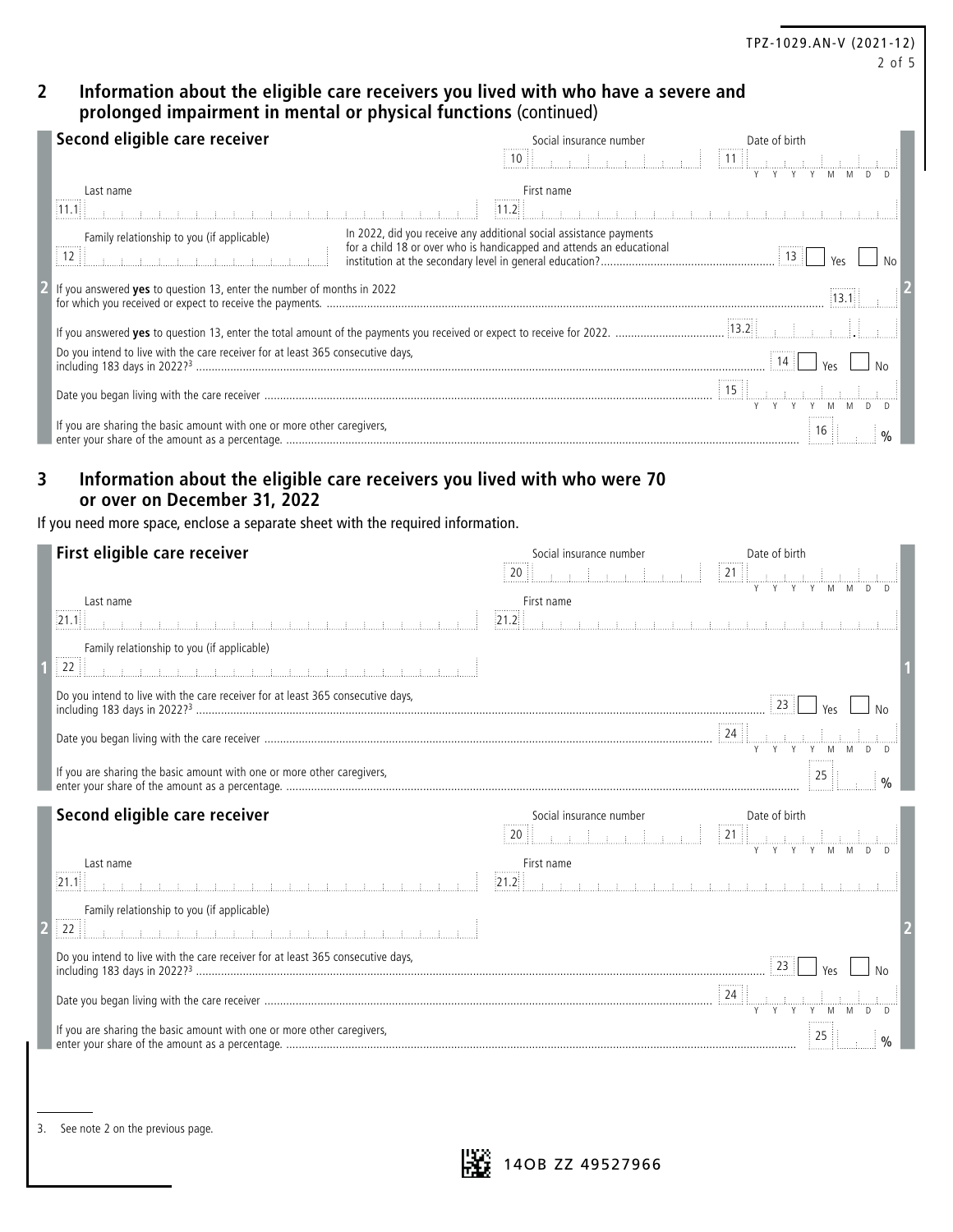# **4 Documents to enclose**

Make sure you enclose all the required documents.

## **Form TP-752.0.14-V, Certificate Respecting an Impairment, certifying that the care receiver needs assistance in carrying out a basic activity of daily living**

Enclose this form if the eligible care receiver is 18 or over and has a severe and prolonged impairment in mental or physical functions. Do not enclose it if you have already filed it.

#### **Form TP-1029.AN.A-V, Certificate of Ongoing Assistance, if the care receiver has no family relationship with you**

Enclose this form if the eligible care receiver has no family relationship with you. Do not enclose it if you have already filed it. Note, however, that it must be renewed every three years.

## **A void cheque or form LM-3-V, Request for Direct Deposit**

If you are not registered for direct deposit, you must enclose a void cheque or a duly completed copy of form LM-3-V. You can also register using our online services. If you are already registered for direct deposit for your income tax refund, you do not need to register again to receive advance payments.

# **5 Certification**

I certify that, to the best of my knowledge, the information in this form is accurate and complete, and I undertake to inform Revenu Québec promptly of any changes.

Applicant's signature and the Community of the Date Area code Telephone Telephone Extension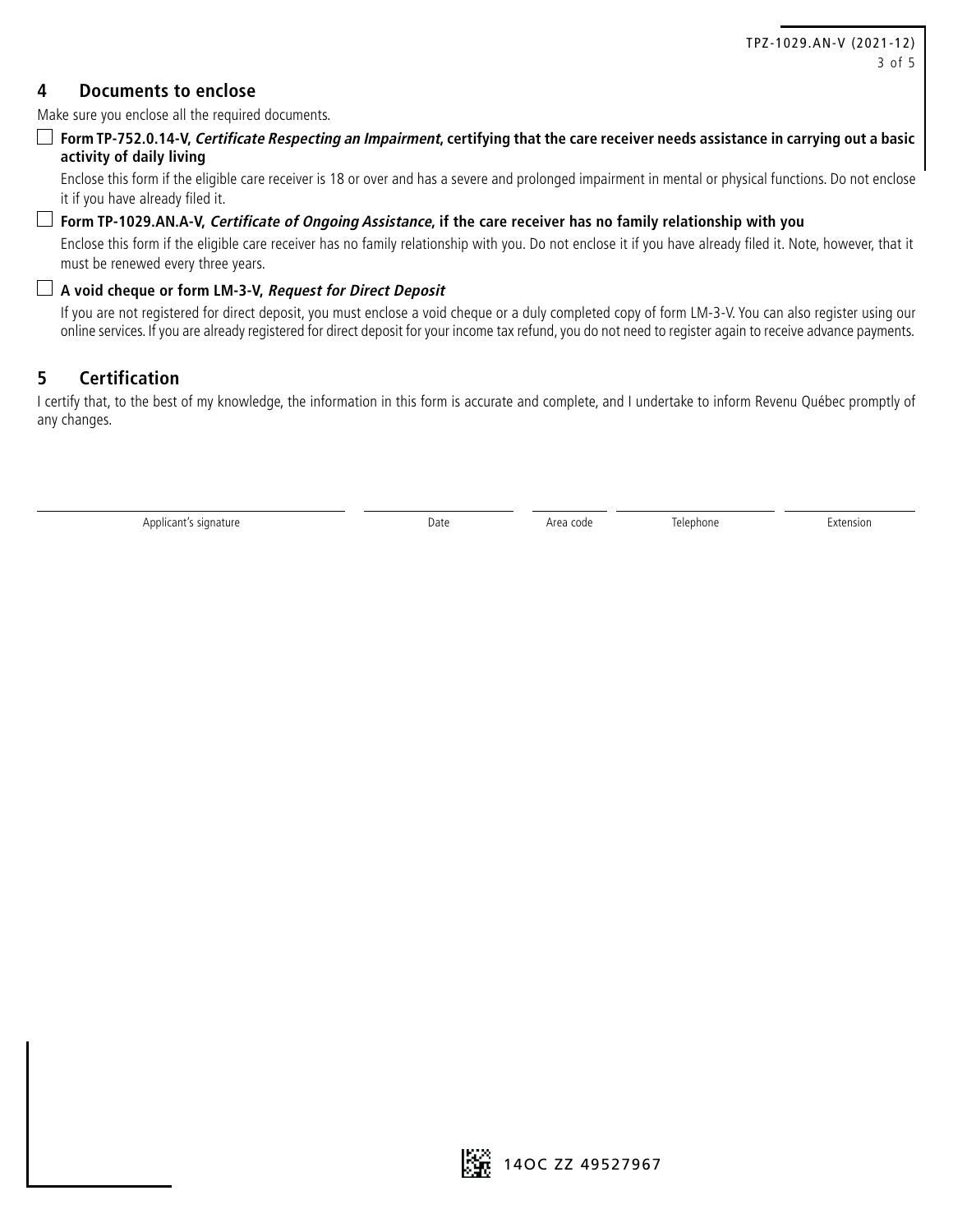# **General Information**

# **Eligibility**

To receive advance payments of the tax credit for caregivers, you must meet the following conditions:

- You are resident in Québec on the date of your application.
- Your spouse is the only person claiming the following with regard to you for 2022:
	- the amount for dependants and the amount transferred by a child 18 or over enrolled in post-secondary studies (line 367);
	- an amount for expenses for medical services not available in your area (line 378); or
	- an amount for medical expenses (line 381).
- No one is claiming the tax credit for caregivers with regard to you for 2022.
- You or your spouse is not exempt from income tax for 2022.
- You do not receive any remuneration for the care you provide to the eligible care receiver.
- You agree to have the payments made by direct deposit.
- You lived with the **eligible care receiver** for at least 365 consecutive days, including at least 183 days in 2022, in a **dwelling** of which you, your spouse, the care receiver or the care receiver's spouse is an owner, tenant or subtenant.
- You file your application by December 1, 2022.

#### **Note**

- You cannot have lived with the care receiver in a private seniors' residence or public network facility.
- The 365 consecutive days must have begun in 2021 or 2022. If they began in 2022, they can end in 2023.
- The requirement to live together for 183 days in 2022 does not apply if you or the care receiver die in 2022, provided you had lived together for at least 365 consecutive days on the date of death.
- You can split the tax credit with other caregivers who provided care to the same care receiver, provided they lived with the care receiver **for at least 90 days** in the year.
- <span id="page-3-0"></span>We can deny your application or suspend or cancel your advance payments if you received advance payments for a previous year and did not file an income tax return for that year, or if such action is warranted in light of information or documents brought to our attention. We may also ask for other documents or information while processing your application.

## **Advance payments of the tax credit (basic amount)**

You can receive a \$1,29[94](#page-3-0) basic amount for every eligible care receiver you live with.

#### **Note**

- If the eligible care receiver turned 18 in 2022, the tax credit will be reduced in proportion to the number of months during which he or she was under 18.
- If you received additional social assistance payments for a child 18 or over who is handicapped and attends an educational institution at the secondary level in general education, the tax credit will be adjusted accordingly.

## **Eligible care receiver**

A person who is:

- 18 or over on December 31, 2022, and has a severe and prolonged **impairment** in mental or physical functions because of which he or she needs assistance in carrying out a basic activity of daily living, as certified by a health professional; or
- 70 or over on December 31, 2022, is not your spouse and does not have an impairment.

#### **Note**

- A person 18 or over with a severe and prolonged **impairment** in mental or physical functions can be:
	- your spouse;
	- your or your spouse's child, grandchild, nephew, niece, brother or sister;
	- your or your spouse's father, mother, grandfather or grandmother, or any other of your or your spouse's direct ascendants;
	- your or your spouse's uncle, aunt, great-uncle or great-aunt; or
	- someone with whom you have no family relationship, if a professional from the health and social services network certifies that you provide ongoing assistance to this person so that he or she can carry out a basic activity of daily living.
- A person **70 or over** without an impairment can be your or your spouse's father, mother, grandfather, grandmother, uncle, aunt, great-uncle, great-aunt or any other of your or your spouse's direct ascendants.